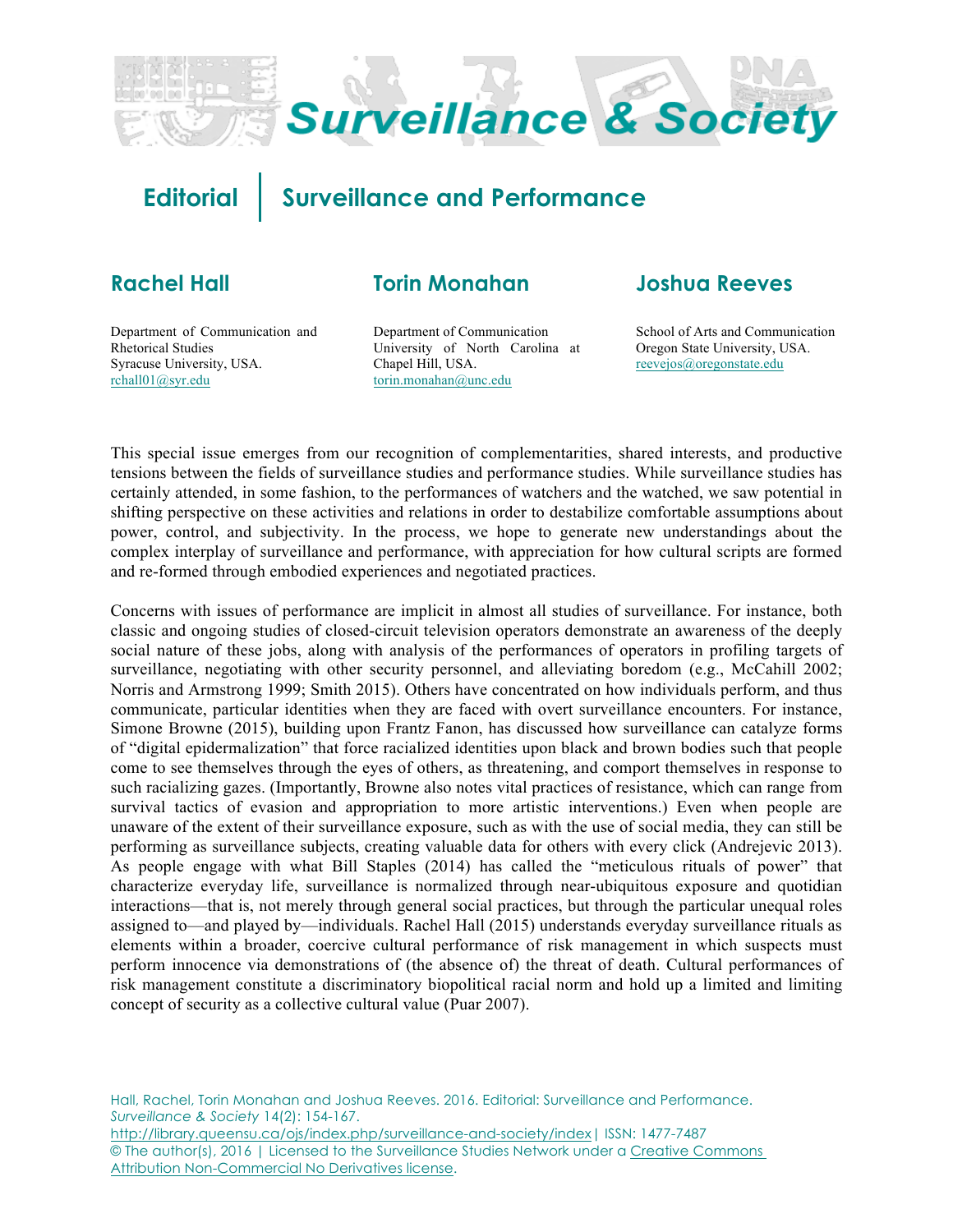Explicit treatments of performance in surveillance studies are more rare. John McGrath's work, *Loving Big Brother* (2004), is doubtlessly the most sustained exploration of the affordances of surveillance for desire and pleasure, especially manifest in embodied and spatial form. McGrath contends that the field's preoccupation with crime prevention and privacy rights has deterred scholars from genuinely investigating the various "cultural products that reveal our lives under surveillance to us" (McGrath 2004: 2; see also McGrath and Sweeny 2010). In a different vein, David Phillips' inspirational work has concentrated on the ways that surveillance infrastructures mediate the performance of identity (Phillips 2005, 2009), which is a theme discussed by Hille Koskela (2004) as well in her meditations on exhibitionist acts with new media. Phillips (2015) has further deployed theatrical performance as a research method, as a means of generating knowledge through movement, not only through discourse. Probably more so than any other scholar in the field, Phillips has also been self-reflexively concerned with the perhaps insurmountable obstacles of translating the embodied knowledge generated through artistic performances into the discursively focused and relatively conservative genre conventions of academic journals—even transdisciplinary ones like *Surveillance & Society* (Phillips 2015).

As part of the field's ongoing shift to engage more directly with the interests and perspectives of the humanities—and toward conceiving of "surveillance as cultural practice" (Monahan 2011)—the performance dimensions of literature, art, and film have been opened up by a number of important new works. This can be seen, for instance, with critical interpretations of surveillance in literature (Rosen and Santesso 2013; Nellis 2009), art and visual culture (Barnard-Wills and Barnard-Wills 2012; Brighenti 2010; Levin, Frohne, and Weibel 2002; Morrison 2015), and cinema and television media (Dubrofsky and Ryalls 2014; Lefait 2013; Zimmer 2015). As Sébastien Lefait (2013) has argued in his book *Surveillance on Screen*, rather than simply reflecting society, surveillance media alter the way people think about themselves in relation to others, technology, and the future. Surveillance media act further, Lefait explains, to spark reflexivity about the character of cinematic or other media as well; in other words, they become media about media, gravid with the potential to transform—through and by challenging performances—the form, content, and effects of media.

Clearly, cracks are appearing in the dominant modes of inquiry in the field of surveillance studies. This special issue would like to ask: What happens if we intentionally pry open these fissures and attempt a fuller and richer engagement with performance, with the politics of performance more broadly, not just in artistic media? This would necessitate, at the very least, moving beyond perceptions of performance as exceptional, or as a certain class of perhaps more intentional "social practices." It would require moving beyond views of performance (in cultural products and interventions) as valuable only for their pedagogical value—or as being analytically useful *only* as reflections of the concerns of our time. Much like surveillance, performance is ubiquitous and productive of power relations. Studying the intersection and combination of surveillance and performance, therefore, offers rich possibilities for generating new knowledge and advancing the field.

In the pages that follow, rather than provide simple summaries of the articles in this special issue, we instead initiate a more robust conversation with the themes raised by the authors. We introduce the concept of *monitored performances* and begin the process of developing a deeper theory of surveillance and performance. We invite others to join us in this endeavor.

#### **Monitored Performances**

We define *monitored performances* as embodied human processes that are tracked or verified by surveillance technologies and/or trained human monitors. In monitored performances, the fact of having been monitored alters the performance—its meaning, power, form, or value—and/or places the performer at risk of regulation from within or without. Richard Schechner's definition of performance as "restored" or "twice-behaved behavior" informs our concept of monitored performance (1985: 36). Following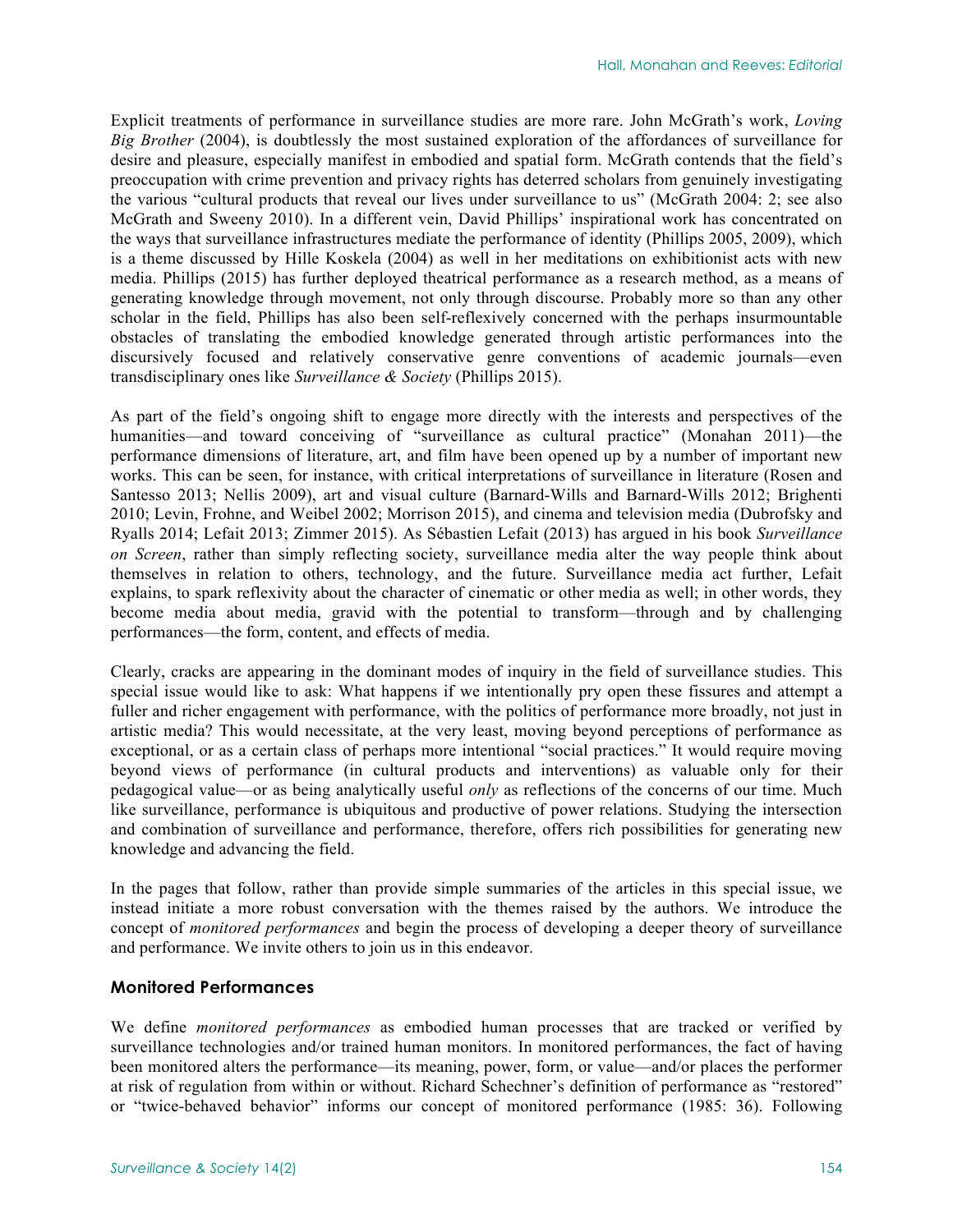Schechner, we advocate an expansive notion of performance to reflect the fact that "performances are patterned processes and behaviors that 'take place' all along the continuum from brain events to public events of great spatial and temporal magnitude" (2004: 306). The key question for Schechner is whether a performance generates its own frame or is framed from without. The answer to that question will determine where a particular performance lies on a continuum that runs from near total information sharing to concealment (2004: 301). The question of framing, then, locates us at one productive intersection between performance and surveillance. The essays collected in this special issue suggest that the notion that there is only one frame on a given performance and that it is coming either from "within" or "without" may be holding us back in our analyses of performance and surveillance at the present conjuncture.

We adopt a poststructuralist theoretical framework for conceptualizing how power and subjectivity function in monitored performances. The concept of monitored performances is capable of attending to events that can be isolated for the purposes of analysis but understands those events as iterations within a broader, historical pattern of intentional and unintentional practices of citation that in some way reference prevailing cultural conventions and norms. The promise of the concept of monitored performances is that it offers a way to account both for the isolated event and its status within continuous processes of monitoring and performing for monitors. Diana Taylor's (2003) concept of scenario is helpful in this regard because it allows us to account not only for how performance frames may be imposed from within or without in a given monitored performance but also for the scenario's imposition of an additional and highly conventionalized frame on the action. Taylor's concept of the scenario and later scenario thinking (2009) provides a way of connecting the archive of data collected to the repertoire of embodied performances. Contrary to how she has often been read, her point is not to reify a binary distinction between the archive and the repertoire (or mediated and live performances) but rather to demonstrate their entanglements. Taylor was keen to enable a historiographic practice capable of doing justice to indigenous populations excluded from the archives because of their status as oral cultures. Others have taken her up to pursue historiographies of other populations subject to what Charles Morris III (2007) has termed mnemonicide in reference to the active writing of queers out of history. Given the expansion of data collection, capture, and mining in the years since Taylor published *The Archive and the Repertoire*, we suggest that another possible uptake of her work is as a means of theorizing the problem of inclusion in the surveillance archive and, more precisely, as offering a vocabulary for describing and analyzing the entangled nature of monitored performances, by which we mean to assert the overlapping frames or interpenetration of what we might have once referred to as the "live" and the "mediated" in everyday embodied performances, acts of monitoring, and experiences of being monitored.

A key question for this issue is whether and how the theoretical and analytical resources of performance studies might enable new ways of conceiving the relationship between surveillance and regulation. To put it another way, we wanted to revisit and build on the project begun by Jon McKenzie in his book *Perform or Else*, where he attempts to shift us out of a naïve opposition between a Foucauldian framework of disciplinary power, on one hand, and a naïve reading of Richard Schechner and Victor Turner's work as a celebration of the resistant possibilities of cultural performance via the concept of liminality, on the other. Our concept of monitored performances pushes beyond Michel Foucault's concept of panopticism insofar as it is capable of accounting not only for practices of watching others or internalizing the gaze of others *in the moment*, as it were; it also accounts for the continuous amassing of archival data which extends through time and whose tracked extension through time anticipates future acts of data retrieval and analysis which may be either self-directed or imposed from without. The technical capacity to exhaustively monitor, store, and network data implies an additional set of frames that may be put around performances before, during, or after the fact of their having been monitored. The database itself, which we often understand via the metaphor of the network, can also be understood via the theatrical metaphor of the proscenium arch, as an overall frame on live action, shaping the salience and value of embodied performances in relation to their status of having been monitored or capacity to be monitored. The mere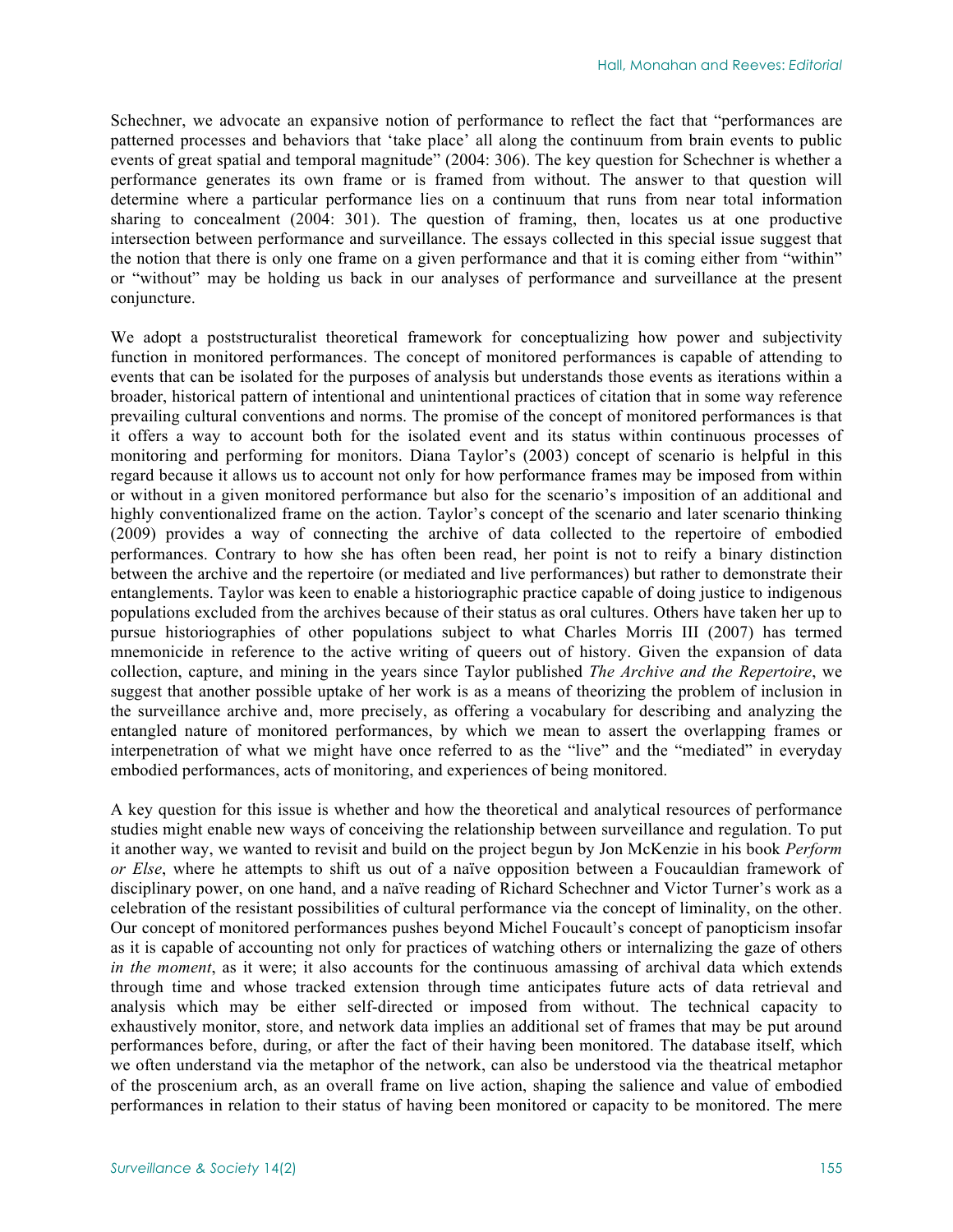possibility of monitoring or actual established historical patterns of particular types of monitoring may be enough to bring regulatory pressure to bear. This raises additional questions. Is the regulation of conduct necessarily bad? Are critical surveillance studies folks broadly against it? We think not. In this issue, the authors parse the nuances of various forms of regulation enabled and invited by monitored performances. They endeavor to discover and make accessible possible avenues of resistance but not in a manner that naïvely celebrates the failure to appear as the answer to what plagues us.

Initially, "monitored" suggests a frame of reference imposed from without. The word establishes a space of surveillance that implies a perspectival logic of watching someone or some event from a distance and rendering judgment on the performance in question. Thus, in Simon Hogue's article in this issue, "Performing, Translating, Fashioning: Spectatorship in the Surveillant World," he explores the political efficacy of surveillance art. His question of whether surveillance art enables or prevents spectators' selfand world-fashioning resonates with the longstanding interest of scholars at the intersection of performance studies and anthropology with the questions of whether a performance frame is coming from within or imposed from without, whether the spectator of a performance is a participant or an observer, whether the spectator is a cultural insider or an outsider. If surveillance and monitoring are defined as practices that impose frames from without, then the question of how surveillance art positions spectators becomes, at least in part, a question of whether surveillance art successfully shifts the frame. Hogue asserts that politically efficacious art enables the redefinition of individual and collective selves. It generates opportunities for spectatorship that are distinct from corporate and state surveillance. And it actively engages spectators with performers in the work of self- and world-fashioning. Hogue defines performance as "the playful engagement with seeing, being seen, and choosing (at least partially) what is seen and how one is seen." Drawing on Michael Warner, Hogue argues that performance can "transform appearances into meaningful appropriations of a space of visibility that allows self-fashioning."

Hogue insists that political art introduces uncertainty and that spectators are a vital source of uncertainty. So are performance spectators monitors? What is the difference? The term monitor implies a normative frame of reference guiding the judgments rendered by the monitor/s. Perhaps one enabling difference between a spectator and a monitor, then, is that the former is less certain and perhaps more open because of not adhering to a strict or standardized set of guidelines for assessing the performance. This resonates with Hogue's reliance upon Jacques Rancière's concept of the emancipated spectator to argue for a new approach to spectators of surveillance art, not as passive by comparison to performers/artists but equal to performers in their wakefulness and capacity for interpretation and judgment.

Performance constitutes a political act, for Hogue, when it brings forth the performers and spectators as political subjects engaged in acts of self- and world-fashioning. According to Hogue, performance "plays with the social power of seeing." If visuality naturalizes categories and power hierarchies, as Nicholas Mirzoeff (2011) argues, then counter-visuality claims the right to look back. Hogue charges performers with the task of embodying counter-visuality (claiming the right to look back) and characterizes spectators as capable of amplifying the counter-visuality generated by performers. As Torin Monahan (2015) has argued, countervisuality must not be content merely to look back but must generate ways of looking back that challenge the naturalization of power relations and discriminatory filters of visuality. Hogue writes: "Appearance is not merely an act of submission [to surveillance], but a challenge to security consensus" and a means of refashioning the world. This last point raises the question of the relationship between performers and spectators engaged in non-theatrical monitored performances.

The keywords of Hogue's study, "self-fashioning" and "self-determination," beg the question of how we factor shared cultural norms and values into the process of self-fashioning or determination, given that these processes do not happen in isolation. Self-fashioning can be enacted in ways that align with dominant corporate and state ideologies and prerogatives. Within monitored spaces of performance, users are routinely invited to engage in self-fashioning in an uncritical, unthinking manner. This is frequently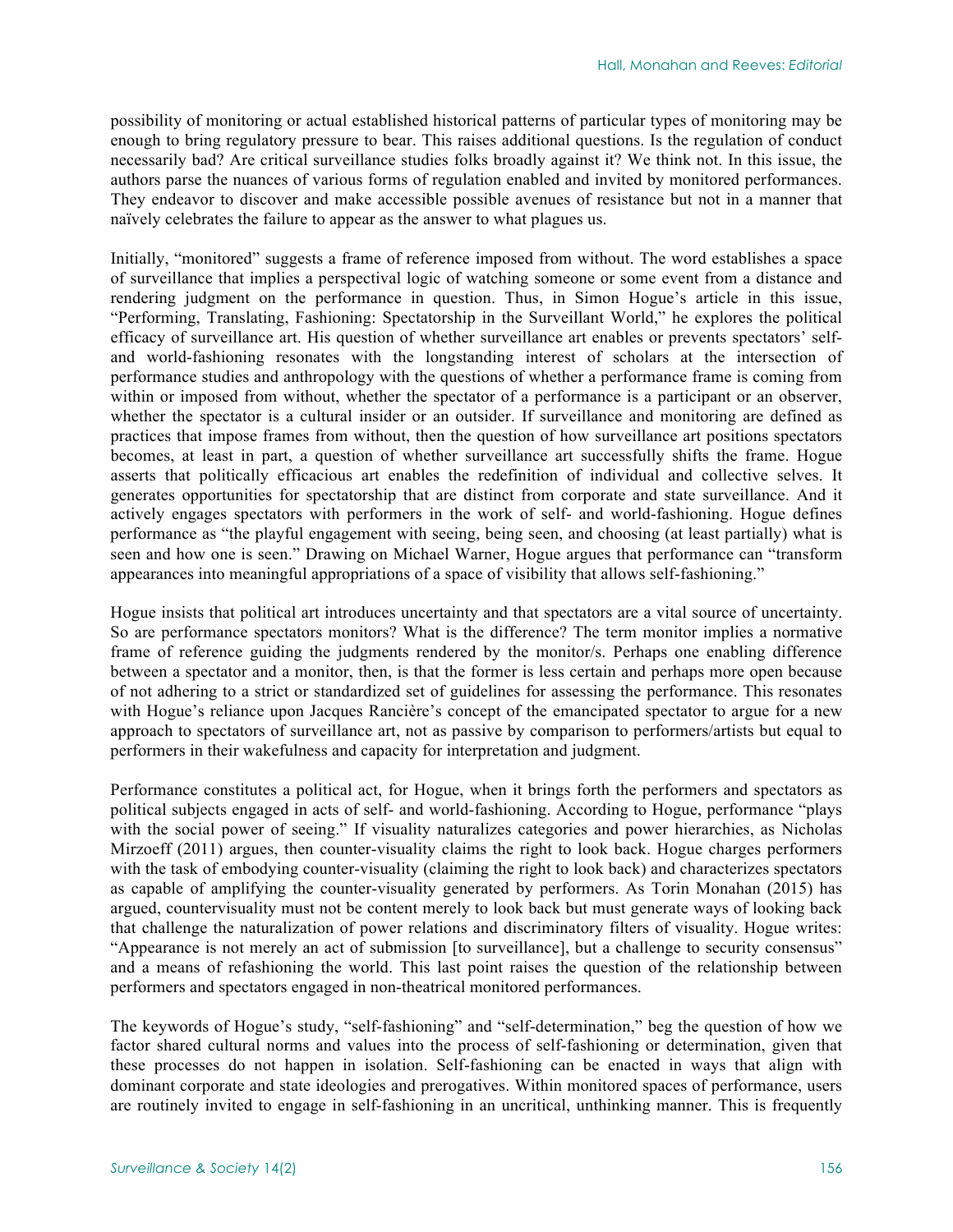the case in the self-fashioning that happens via social networking sites or gaming, for example. The same could be said for the therapeutic and makeover cultures of reality television. So for art to be politically efficacious it must not only enable self- and world-fashioning but also do so in a manner that creates alternatives to corporate and state logics of individualism and self-actualization. To return Michael Warner to his queer roots, self- and world-fashioning must queer the political concept of selfdetermination if they are to be politically efficacious.

This tension of whether a performance generates its own frame or is framed from without is at the heart of theories of performativity engaged in this issue. In her essay, "A Vernacular of Surveillance: Taylor Swift and Miley Cyrus Perform White Authenticity," Rachel Dubrofsky demonstrates how whiteness becomes part of the vernacular of our surveillance society. Her analysis of two popular mainstream music videos, Miley Cyrus' "Can't Stop" and Taylor Swift's "Shake It Off," reveals how white pop stars' ironic performances of cultural otherness effectively position cultural normativity as "authentic" or notperforming. In her critical analysis, popular media reconcile authenticity and performance via a post-racial concept of self-reflexivity in which white performers ironically put on racial otherness in order to reaffirm a stable (not-performing) core beneath the playful display. Minstrelsy is rendered comic even as it is deployed in the service of the serious project of sanctifying whiteness as authentic and true.

Cyrus' and Swift's ironic identity play effectively flips Judith Butler's theory of performativity on its head in a manner that reifies, rather than challenges, the real (authentic) vs. the performed (ironic) binary. Butler's theory of gender performativity (1990) posits that there is no stable subject with a gender identity to express, but rather only bodies that become gendered through the stylized repetition of acts that are already encoded as relatively masculine or feminine in a given historical moment. Gender performativity retroactively confers the stable subject as an effect of this ongoing process of citationality. For Butler, gender only exists in the doing. It is not a social role that can be assumed and abandoned as, for example, in Erving Goffman's (1969) theory of the presentation of self in everyday life. For Butler, gender is never merely a voluntaristic or intentional performance but rather a compulsory citation of cultural and social norms that one inherits and is repeatedly called upon by others to embody on demand. The stakes are high because the shared cultural norms (frames) are always in danger of being revealed as arbitrary. Refusing the call of interpellation (framing from without) has proven deadly in some cases. Post-racial reflexive identity play blithely ignores the differential access various bodies have to authenticity and irony.

Dubrofsky defines all behavior as a performance, "including what is constructed as authentic." White performers have unparalleled access to authenticity. What is presented as normative has its own performativity or what McKenzie (2001) refers to as "performative normativity." Our author understands the interanimation of authenticity, performance, and self-reflexivity in these music videos as a form of what Simone Browne (2015) has termed racializing surveillance. The identity play on offer is not about the sedimentation of cultural norms (as, it could be argued, is the case in Beyoncé's Formation video), but about the conservative project of shoring up whiteness as natural and authentic. Performing otherness is, then, a means of reifying the notion of a core, not-performing self, which in a post-racial context, "just so happens to be white." Dubrofsky's close analysis of the videos reveals the differential access variously marked or unmarked bodies have to the performance conventions of cultural stereotypes. This differential access to the stereotype implies a biological essentialism regarding race. For example, Taylor Swift's body type "fits" the ballet costume, whereas Hip Hop dance attire is "ill-fitting" on her. In the first case, Swift must perform an ironic distance from the feminine stereotype by making goofy faces. In the second case, the costuming performs ironically upon her body, rendering the clothing she wears "ridiculous" in a racist visual joke that efficiently communicates the sobriety and genuineness of the white artist underneath.

In "Beyond data as representation: The Performativity of Big Data in Surveillance," Matzner takes issue with the extent to which surveillance studies of big data fall back on a representational framework of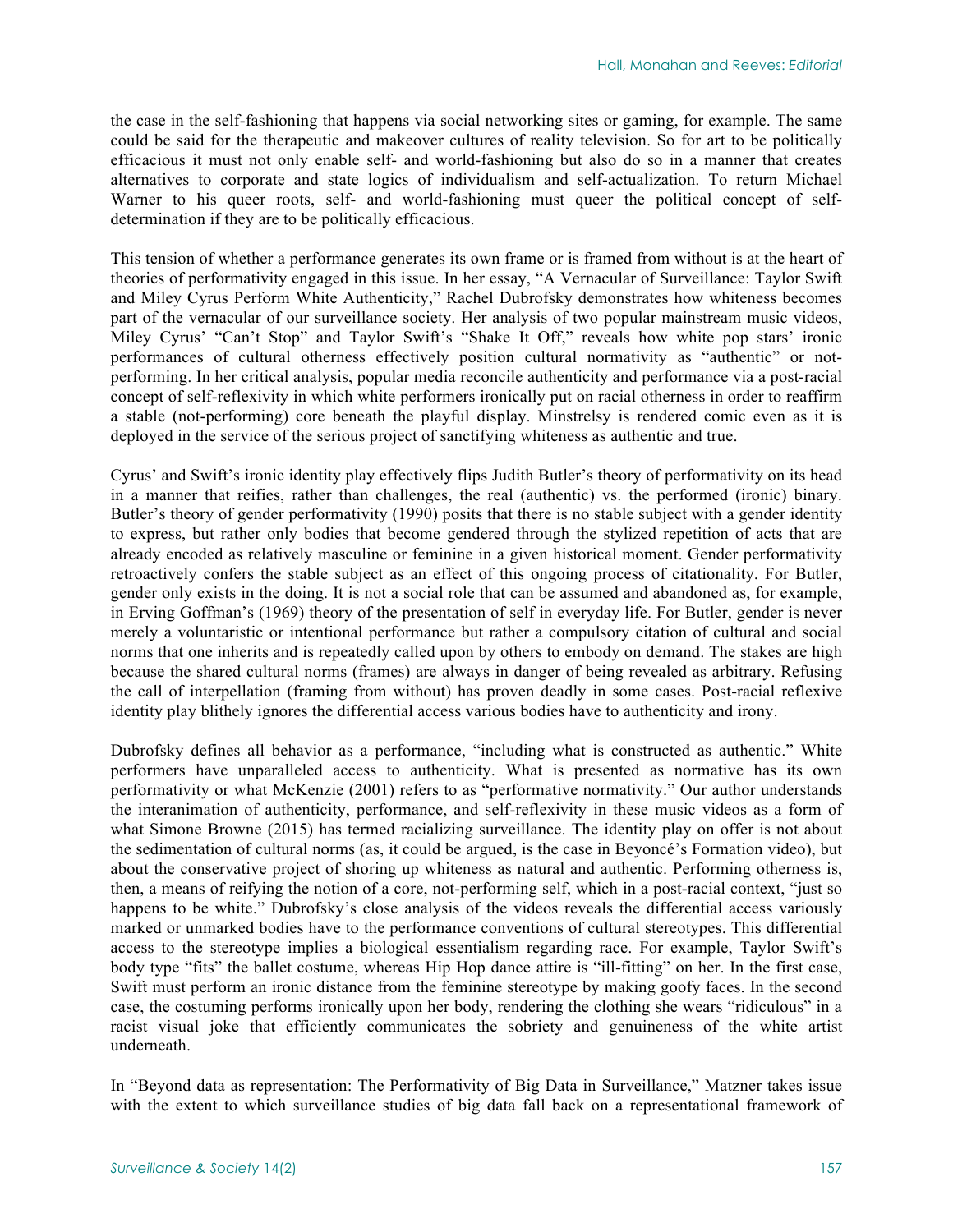communication, which posits a distinction between reality and representation in linguistics (or the real and the theatrical in theater studies, or subjects and "data doubles" or "dividuals" in surveillance studies). Matzner argues that this approach is off the mark because "the data subject in question is not a product of splitting a person into data doubles" and then turning the data doubles against the subject but of "ad hoc, heterogeneous acts [of data citation] with strong subjectivizing force," which Matzner describes in terms of the citationality of suspect-ing. Data-based surveillance engages in the practice of "suspect-ing," or producing momentary suspects via practices of citation that never refer merely to an individual but always already cite data and patterns derived from the data points of many other people and objects. Matzner turns to Judith Butler's theory of gender performativity in order to provide a new theory of how big data surveillance works.

According to Matzner, data-based surveillance produces the suspect as an effect of the citationality of data. Suspect-ing is not then about diagnosis. Rather, power is generated and enacted via "the possibility of citing a wide range of data in contexts of effective authority and governance." As John McGrath (2004: 12-14) had done before him, Matzner is picking up here on the influence of Jacques Derrida's concept of citationality on Judith Butler's theory of gender performativity. In his argument with J.L. Austin, Derrida delights in sullying the analytical categories that Austin labored so diligently to render pure. Austin delineates constative from performative speech acts in the following manner: constative utterances describe something about the world, whereas performative utterances do something in the world. Constative speech acts can be judged true or false, but performative utterances are only ever felicitous or infelicitous (i.e., successful or failed attempts to use language to make something happen in the world). Roughly speaking, then, constative utterances are representational and performative utterances are instrumental. In "Signature, Event Context," Derrida admires Austin's bold leap into the performative and relays his disappointment that Austin ultimately capitulates to a narrowly representational understanding of language. Derrida says he is tempted to read Austin's concept of the performative utterance as having "exploded the concept of communication as a purely semiotic, linguistic or symbolic concept," but he cannot in good conscience do so (1982: 322). He references a passage in Austin where the author turns to the theater as a means of shoring up his distinction between constative and performative utterances: "A performative utterance will be, for example, *in a peculiar way* hollow or void if said by an actor on the stage, or if introduced in a poem, or if spoken in a soliloquy" (1982: 324). Austin is referring to the ironic use of language, which he describes as a use that is not "serious" but "parasitic" on ordinary language. He wants to exclude such ironic uses of language from his analysis on the grounds that they fall under the "etiolations" of language. Derrida counters that the parasitic quality of theatrical speech is not an exception to how ordinary language works but the very condition of its functioning. There could never be a successful performative utterance, he argues, without the general condition of citationality of all language (1982: 325).

Matzner argues that just as one person's speech act is always already a citation of the speech acts of many others, data-based judgments that produce suspects are always already a citation of the performances of innocence of so many others. Data-mining and analysis does not so much produce objective information about how the world can be said to be functioning as authorize those who assemble and analyze data to produce a new suspect or, as Matzner is keen to remind us, a new potential lover, friend, employee, mentor, or dog walker, for that matter. "We cite all kinds of data in becoming who we are." Matzner's work productively challenges the division between data-mining conducted by authorized agents of surveillance and the increasingly common practice of searching for and processing data on others as part of the routine conduct of everyday life. Just as Matzner is right to blur this distinction, Mark Andrejevic's (2007a) concept of savvy skepticism demonstrates that suspect-ing informs other, more banal practices of data-mining and analysis. Data-based surveillance is parasitic, Matzner argues, on the data products of our everyday lives. Rightly, he shifts us away from the indexical language of data traces inadvertently left like clues at the scene of a crime—a metaphor that treats dataveillance as though it worked like photography, a medium whose status as legal evidence was grounded in its indexical relationship to the referent. This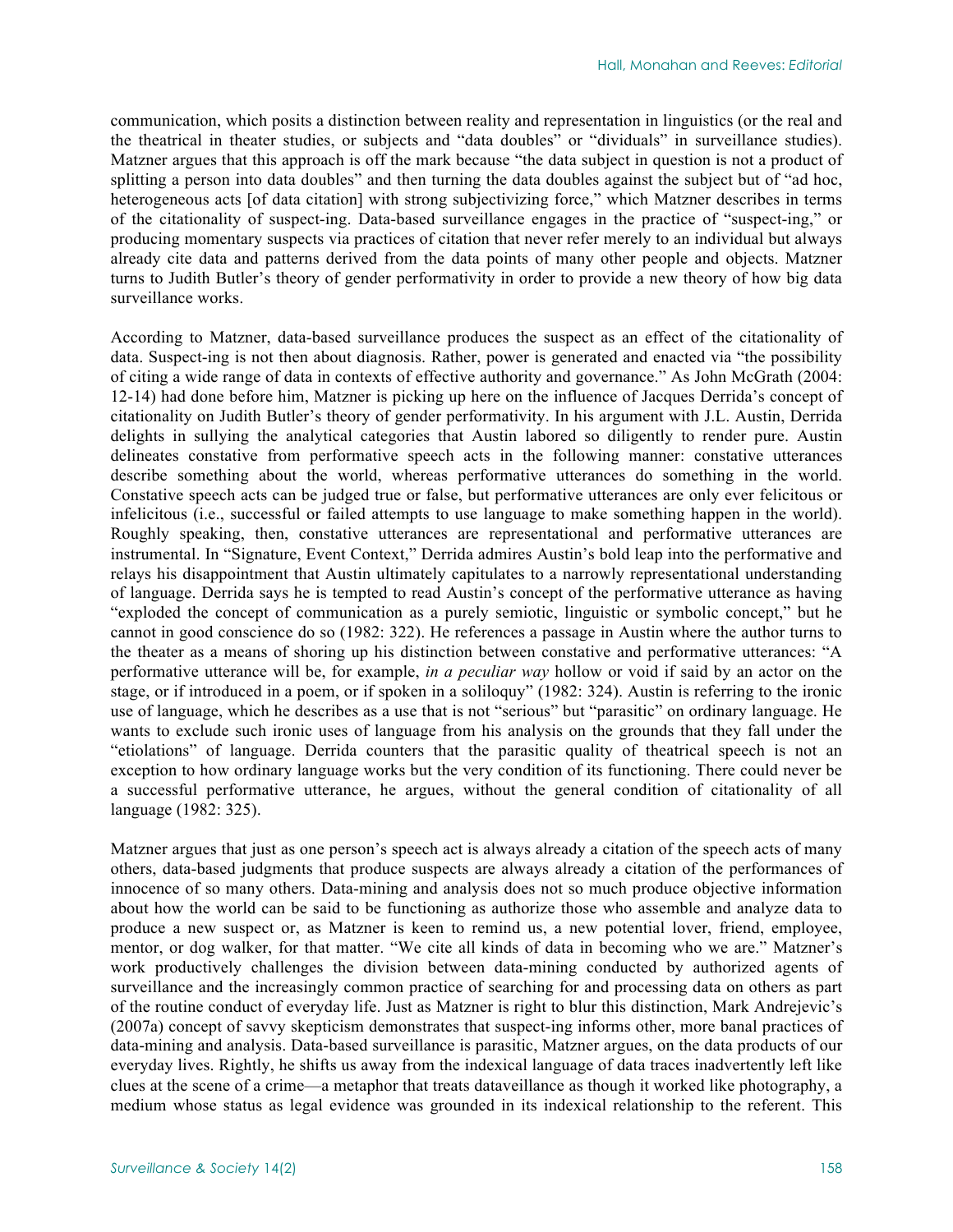metaphor no longer works because indexicality reinstates the division between a subject and its data doubles that Matzner effectively deconstructs. His analysis raises the same vexing questions raised by Butler's theory of gender performativity: How are we to understand human agency vis-à-vis power in this model? And what are the possibilities for resistance?

One possibility is that offered by Chris Ingraham and Allison Rowland, who analyze the microactivist politics of the *tableau vivant*. In "Performing Imperceptibility: Google Street View and the *Tableau Vivant*," Ingraham and Rowland turn their attention to the under-discussed phenomenon of Google Street View (GSV). By using 360-degree cameras attached to backpacks, vehicles, camels, and snowmobiles, GSV has brought an unprecedented portion of the globe under its visual gaze. This innovation, Ingraham and Rowland observe, embodies a unique politics of surveillance that distinguishes it from most other forms of monitoring carried out in what Andrejevic (2007b) calls the "digital enclosure." If that enclosure infiltrates our spaces of work, leisure, consumption, and domesticity by mobilizing our active consent to constant surveillance, then GSV operates according to a different logic of consent. While countless people voluntarily litter the streets with the data trails of their networked lives, Ingraham and Rowland point out that with GSV even those who live "off the grid" can still be digitally enclosed. "As the car rolls by," they write, "the panoramic GSV eyes cannot *not* photograph."

Andrejevic offers one potential solution to these encroachments of the digital enclosure: "We have to consider the actual costs of the convenience on offer and start thinking—and communicating—outside the digital enclosure" (2007b: 315). But for our authors, this "perpetual state of exposure" opens up creative possibilities for play and resistance. Presenting an alternative to Andrejevic's politics of withdrawal, Ingraham and Rowland turn to vernacular performances that reaffirm a collective sense of joy and rebellion in the face of ubiquitous surveillance. The authors analyze a 2008 street performance carried out in Pittsburgh, called "A Street with a View," in which local artists organized a celebration—complete with a parade, marathon runners, confetti, and a marching band—that was designed to be captured when GSV's roving sensors rolled by. This performance, whose basic condition of existence was pervasive corporate surveillance, prevented GSV's cameras from capturing a sullen, unpeopled scene of their disadvantaged neighborhood. Instead, it allowed local residents to disrupt GSV's disinterested representational ethos and recast their neighborhood in a way that transformed a mundane moment of surveillance into an opportunity for community affirmation and public celebration.

This, according to Ingraham and Rowland, is the key to the *tableau vivant*: "the value of the microactivist tableau lies not in its effects of outward resistance, but in its production of positive affects for the performers and their audience." Heeding Monahan's (2015) warning about the aestheticization of antisurveillance activism, the authors turn to the Deleuzean feminist philosophy of Rosi Braidotti to argue that monitored performances provide an ideal opportunity for the collective production of positive affects. This emphasis on affect provokes an innovative take on the *zoe*/*bios* divide, the dissociation which, since at least the time of Aristotle, has divided the world's animal species into two categories: the human, with its logos-derived political life of *bios*, and the rest of the planet's animal life, with the pre-linguistic desires and irrepressible instincts of *zoe*. While Heidegger (1999: 17) and Derrida (2009: 461) did much to preempt this anthropocentric/logocentric dissociation, Braidotti makes the fascinating move of flipping this ancient dichotomy on its head: *zoe*, which thrives especially on affect production, becomes the privileged element of political life, while *bios* is unmasked for all its repression and its tendency toward rational control (cf. Agamben 1998).

For Ingraham and Rowland, the political potential of *zoe* can be expressed in the activist power of monitored performances that center on the raw experiences of life and death. To illustrate, they discuss how a pair of actors staged a live birth on a Berlin sidewalk that was captured by GSV. While this spectacle had a different political orientation than "A Street with a View," it brings up similar questions about how activists and community members can resist surveillance-enforced representation by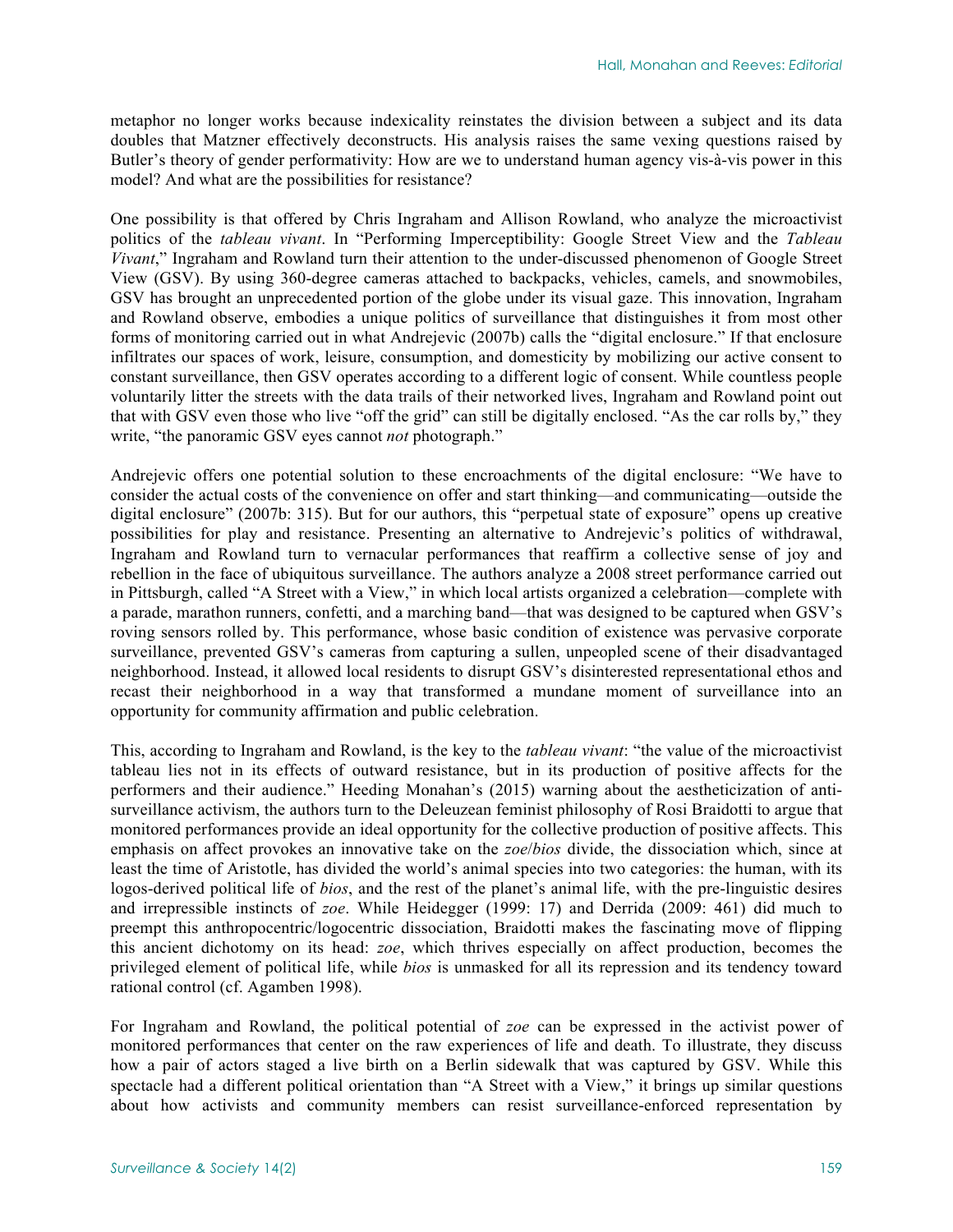"performing imperceptibility"—that is, by galvanizing a sense of representational surplus that asserts one's irreducibility to the contextual confines of a photo, a video, or a series of zeroes and ones. Ingraham and Rowland urge us to discuss: "What if the purchase of these performances didn't derive from their capacity to initiate *change*, but from how they affect sustainable ways of *carrying on*?" Indeed: perhaps one political promise of monitored performances is their capacity to provide us with opportunities to locally circulate joy and other world-soothing affects.

In "Reimagining Resistance: Performing Transparency and Anonymity in Surveillance Art," Gary Kafer provides us with a very different portrait of surveillance resistance. Kafer focuses on the multimedia art of Hasan Elahi, a Bangladeshi American who was detained on suspicion of terrorism in the months following the September  $11<sup>th</sup>$  attacks. Once Elahi was cleared, after a protracted series of federal interrogations, he decided to level an original web-based critique of the American surveillance apparatus. By providing a slew of personal photographs and time-stamped geolocative information, in its earliest days Elahi's *Tracking Transience* website offered a provocative statement on resisting surveillance in the pre-social media era: rather than retreat into privacy, Elahi blasted the web with data about his habits, whereabouts, and other elements of his personal life. According to our author, *Tracking Transience* illustrates how performances of profligate transparency can undermine the surveillance projects of capital and the state.

Kafer turns to art theorist Inke Arns, who describes two ways in which transparency can challenge the prevailing politics of surveillance: the transparency *of* surveillance and transparency *through* surveillance. While the first calls for publicizing our society's underlying (and often hidden) mechanisms of surveillance, the second—and more interesting—calls for openly performing personal transparency in the midst of ubiquitous surveillance, "thus stripping that information of its value within the market." According to Kafer, in digital capitalism information is so valuable precisely because it is withheld, captured, and fought over by private interests; flooding the market with one's personal information thus undermines the proprietary potential of those data.

Kafer's vision of private resistance hinges on the fact that personal information derives its financial and political value from its capacity to be turned into easily processed digital data. The monitored work of digital art thus melts into a swarm of zeroes and ones, forming a database that, according to Kafer, "operates on the basis of form instead of content. It is not so much imperative to depict what Elahi is doing at a given moment, but rather that some type of media is uploaded in the first place." Kafer engages the form/content divide in both a political and a scholarly register: politically, Kafer challenges the received wisdom of liberal privacy advocates by illustrating that the activity being surveilled is less important than the technologies, protocols, and institutional formations that provide the technical conditions for ubiquitous data collection. Scholarly, Kafer aligns himself with what might be called the "surveillance turn" in media studies: invigorated by the work of German media theorist Friedrich Kittler, scholars in this vein have declared the triviality of content vis-à-vis the centrality of technological form and function (see Winthrop-Young 2011). Jeremy Packer recently expressed this sentiment when he called on critical scholars to turn our attention to the epistemological—rather than the ideological and representational—capacities of media: "Understanding media not merely as transmitters—the old 'mass media' function—but rather as data collectors, storage houses, and processing centers, reorients critical attention toward the epistemological power" of media (2013: 297). The "epistemological power" of media is essentially their *surveillance* power—their ability to make certain knowledges possible or impossible based upon their biased capacities to collect, store, and process information (Kittler 1997). Thus by urging us to recognize the epistemological function of photographic art-as-data—rather than the ideological or aesthetic elements of its content—Kafer's article provides a highly unique illustration of how artistic performances can serve as a compelling site of convergence for media and surveillance studies.

Further developing these observations, Kafer notes that art has been subjected to the depoliticizing logics of digitization. This new politics of art, therefore, presents unique challenges and opportunities that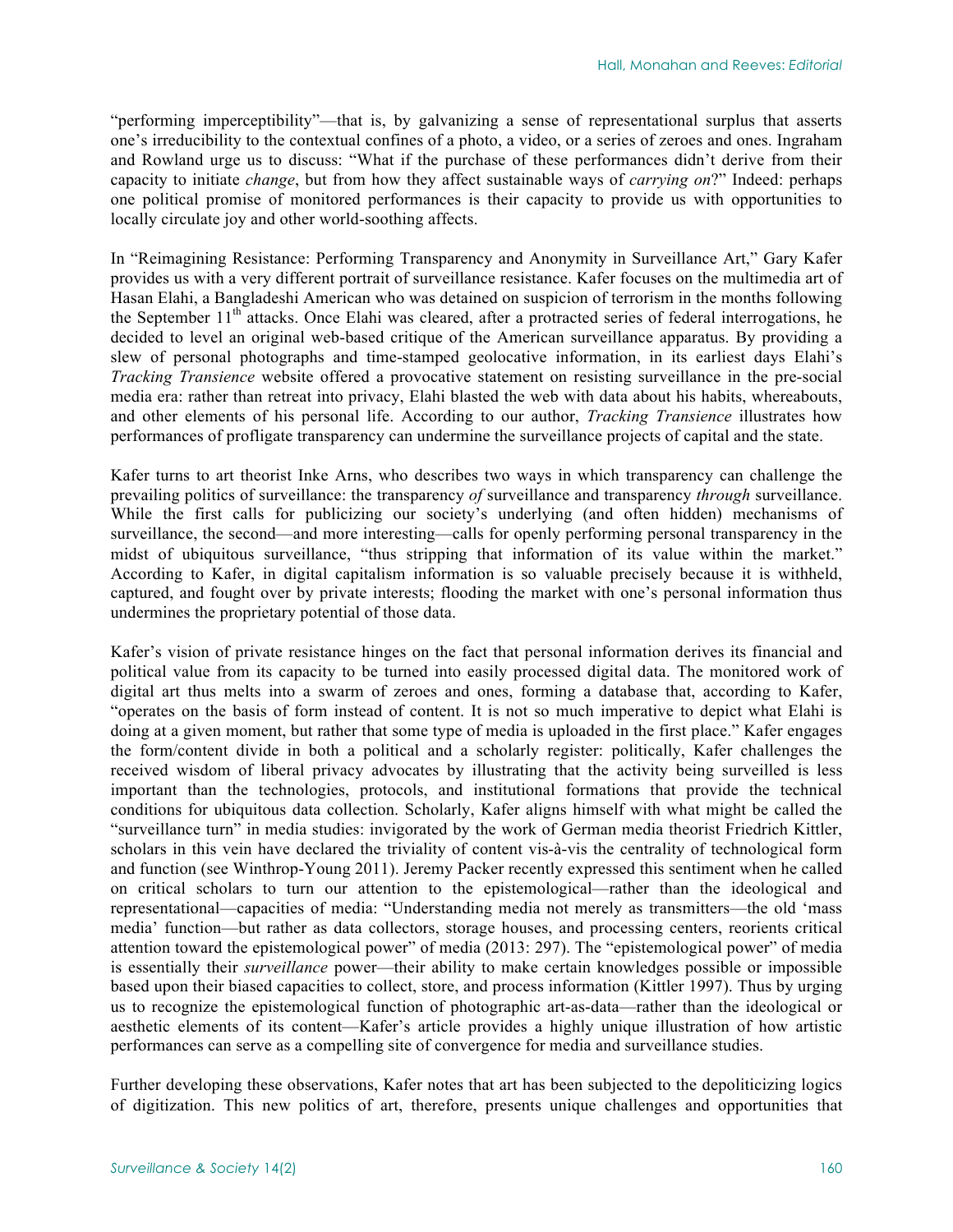traditional aesthetic and representational critiques cannot address. Elahi's *Tracking Transience* project aesthetically registers this critical awareness by, in the words of our author, "subordinat[ing] the importance of the photograph in order to prioritize the construction of his massive database. . . . The corresponding data double is . . . a hollow outline of his virtually identity, waiting to be filled with information that Elahi continually makes opaque under the guise of transparency." By offering a "hollow" performance of total transparency, Elahi obfuscates those elements of his identity and activity that today's sensors are best equipped to capture and transform into capital.

In addition to asking how monitored performances give rise to opportunities for creative resistance, the articles in this issue also explore how monitored performances—under the guise of *performance monitoring—provide new opportunities for the fine-tuned regulation of self and others. Take, for example,* the performance reviews characteristic of American corporate culture and high-tech industries in the late  $20<sup>th</sup>$  and early  $21<sup>st</sup>$  centuries. In these professional arenas, Jon McKenzie notes, workers and technologies "perform . . . or else"—that is, they get fired, defunded, canceled, or discontinued. McKenzie (2001) "rehearses" a general theory of performance that moves us from Foucault's disciplinary society to that of the performance. Workers and technologies perform profitability and innovation in order to ward off the looming threat of obsolescence. McKenzie's theory of performance, therefore, articulates the perpetual conditional status of having to prove economic (not to mention political and social) viability.

Given the shifts described by McKenzie, performance monitoring may be one of the most normalized articulations of monitored performances. As we know it today, performance monitoring grew out of the classical economists' attempts to theorize how labor forces could be managed under capitalist relations of production. During the Industrial Revolution, theorists like Andrew Ure and Charles Babbage further defined performance monitoring by describing new management techniques, divisions of labor, and surveillance routines that would find their ultimate "scientific" expression in the turn-of-the-century work of Frederick Winslow Taylor (see Braverman 1998: 59–60). Entranced by the Gilded Age's technical achievements and its dreams of political and economic progress, Taylor sought to secure a "greater national efficiency" by boosting the performance of the American labor force. Asserting that "maximum prosperity can exist only as the result of maximum productivity" (1913: 12), Taylor devised a systematic management apparatus that maximized productivity by monitoring, measuring, and comparing the performance of workers. This epistemological task, for Taylor, called for "gathering together all of the traditional knowledge which in the past has been possessed by the workmen and then . . . classifying, tabulating, and reducing this knowledge to rules, laws, and formulae" (1913: 36). Taylor's brand of performance monitoring set in motion a media-centric process of knowledge production that remains dominant to this day; Taylor's stopwatches (1913: 67), notebooks, ledgers, and bookkeeping libraries (1913: 37–8) set the stage for the digital technologies that would revolutionize performance monitoring in the later  $20<sup>th</sup>$  century.

According to Taylor, the keys to this regime of scientific observation were precision-driven media technologies and carefully trained, neutral supervisors. According to Taylor's description of this process: "[The workers] were given all kinds of tasks, which were carried out each day under the close observation of the young college man who was conducting the experiments, and who at the same time noted with a stop-watch the proper time for all of the motions that were made by the men" (1913: 55). It is no surprise, of course, that cutting-edge media technologies (like stopwatches) are invoked as the solution to problems of imprecision and inefficiency. Technology's central role in forging the mythos of American labor innovations, especially at the turn of the  $20^{th}$  century, is well known (see Carey and Quirk 2009). But the other interesting part of Taylor's remembrance is "the young college man"—the upper-class gentleman who, because of his class and cultivation, possessed the judgment and intelligence necessary to calculate the talents, infractions, and maximum potential of the workers sweating before him. Taylor's regime of performance monitoring, therefore, was founded upon scientific logics of objective, privileged observation that (1) subject worker performance to the competitive demands of technological efficiency and precision,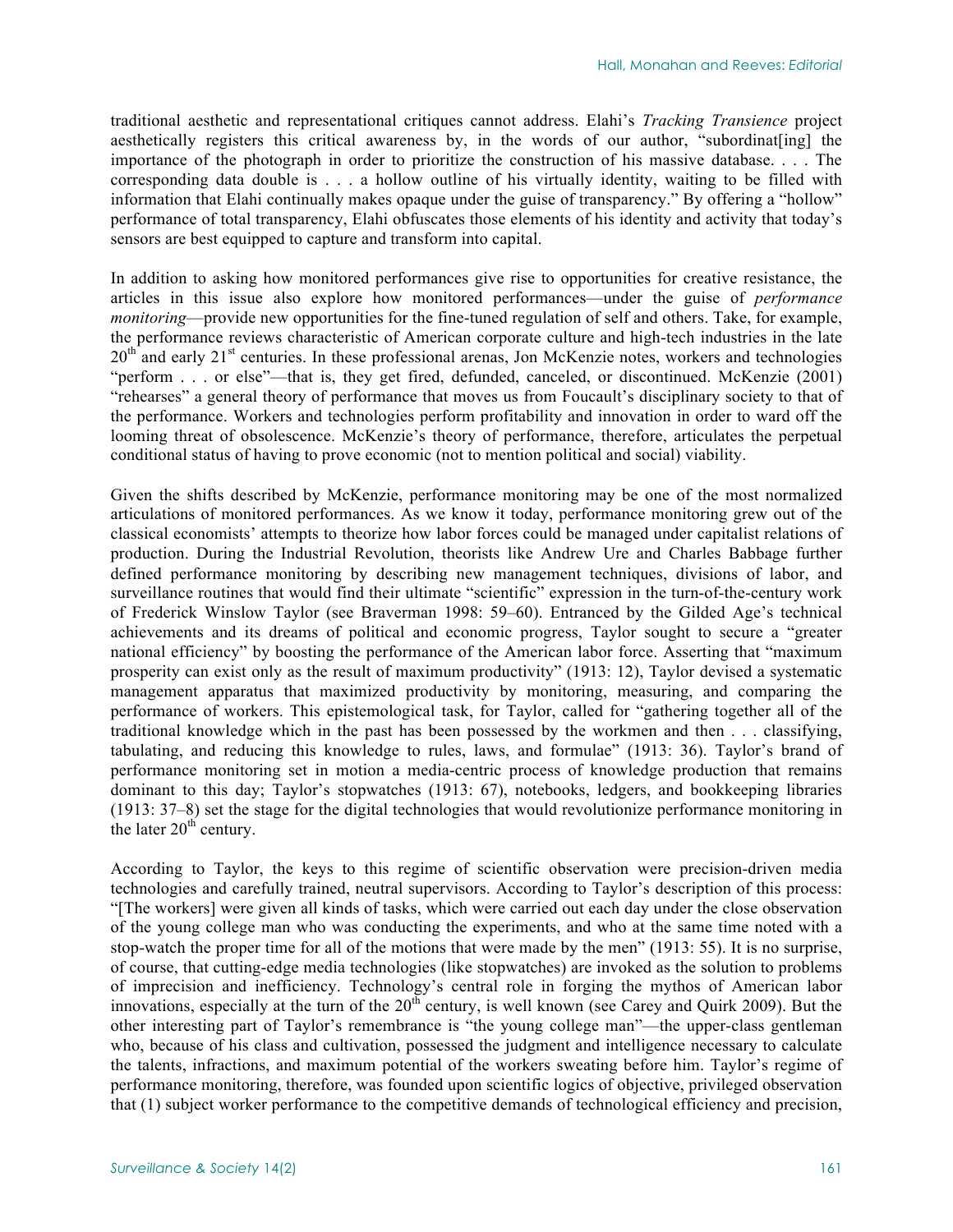(2) empower select individuals to determine the parameters of satisfactory performance, and (3) rationalize hierarchical control by an observing bureaucratic elite (see Gilliom and Monahan 2010: 96).

When performance monitoring stepped out of the factory and into diverse lines of work, education, and leisure, it retained these basic biases and tendencies. While most professions have been influenced by the accountability regimes that characterize contemporary performance monitoring, the transformations have been especially dramatic in fields like education (Lipman 2010: 159–74; Gilliom 2010: 194–209), healthcare (Monahan and Fisher 2011; Morgan 2014) and policing (Ericson and Haggerty 1997: 295–320; Manning 2011: 63–84). As Elia Zureik points out, digital technologies facilitated the development of new monitoring procedures that "allowed employers and management to control more efficiently the bodies of workers, pace of work, and productivity levels than was the case with direct visual monitoring or the sequencing of automated machinery of the Fordist assembly-line type" (2003: 32). Graduating from stopwatches, ledgers, file cabinets, and management libraries, digital tools and biometric surveillance technologies gradually made their way into the performance monitoring repertoire. Urinalysis, keylogging, telematics, CCTV, and mobility sensors allow management to constantly monitor employees and compare their performance to benchmarks and institutional ideals (see Ball 2010). Accordingly, workers increasingly find themselves regulated by and according to the protological control of algorithms.

For example, in Donald N. Anderson's essay "Wheels in the Head: Ridesharing as Monitored Performance," passengers' ratings of driver performance are taken as an objective measure of worker performances and experienced by drivers as a not-quite-real-time index of whether they will keep their jobs for another day or two. Anderson renders Goffmanesque frame analysis vital to understanding everyday life in social contexts that are always already saturated by web-based media. In a historical moment in which we need to theorize everyday life in hybrid spaces "enchanted by the social interface," as Anderson puts it, performance studies scholarship is crucial because it provides frame analysis. Anderson develops frame analysis for the contemporary moment such that it is capable of accounting for multiple, competing frames and their negotiation across the hybrid spaces in which everyday life gets performed and monitored. As an analytical lens, performance allows us to move across contexts of webbased performances and live, embodied performances of self in our everyday lives in a manner that productively troubles notions of monitoring as coming either from within or without. As Anderson's research on ride-sharing drivers' experiences demonstrates, algorithms are not self-sustaining or autonomous agents of power. Algorithmic culture needs human actors to invest in the allegorical social scripts framing contemporary power relationships, which for ride-sharing drivers is largely a corporate framing of their social encounters with passengers as a "kinder, gentler, and friendlier" version of the comparatively "curt, crass, and cold" economic exchanges between taxicab drivers and their passengers. As his analysis bears out, the ride-sharing driver's performance of friendliness takes form as an enactment of difference from the cultural stereotype of the "foreign" cabby who does not speak English. Anderson's work demonstrates the extent to which workers must negotiate live performances in social-media-rich environments. In his analysis this amounts to the additional labor of performing "frame-work" or negotiating multiple frames at once. In the case of ridesharing, drivers negotiate their techno-performance rating and their embodied affective performance of the friendly (not-a-cab-driver) ride-sharing driver.

As the growing popularity of ridesharing illustrates, technologies that monitor the mobility and biological activity of the human body have had tremendous commercial success (Andrejevic and Burdon 2015). In recent years the dynamic human body has become the target of an unprecedented array of self-monitoring technologies and procedures (Monahan and Wall 2007), as exemplified in cultural trends like the "Quantified Self" movement (e.g., Swan 2013; Whitson 2013). Wearable technologies have "empowered" the consumer to monitor the body's athletic performance, regulation of insulin, speed and number of footsteps, metabolization of sugar, circulation of oxygenated blood, menstrual hormone production, and countless other elements of bodily performance. These personal data can then be compared to the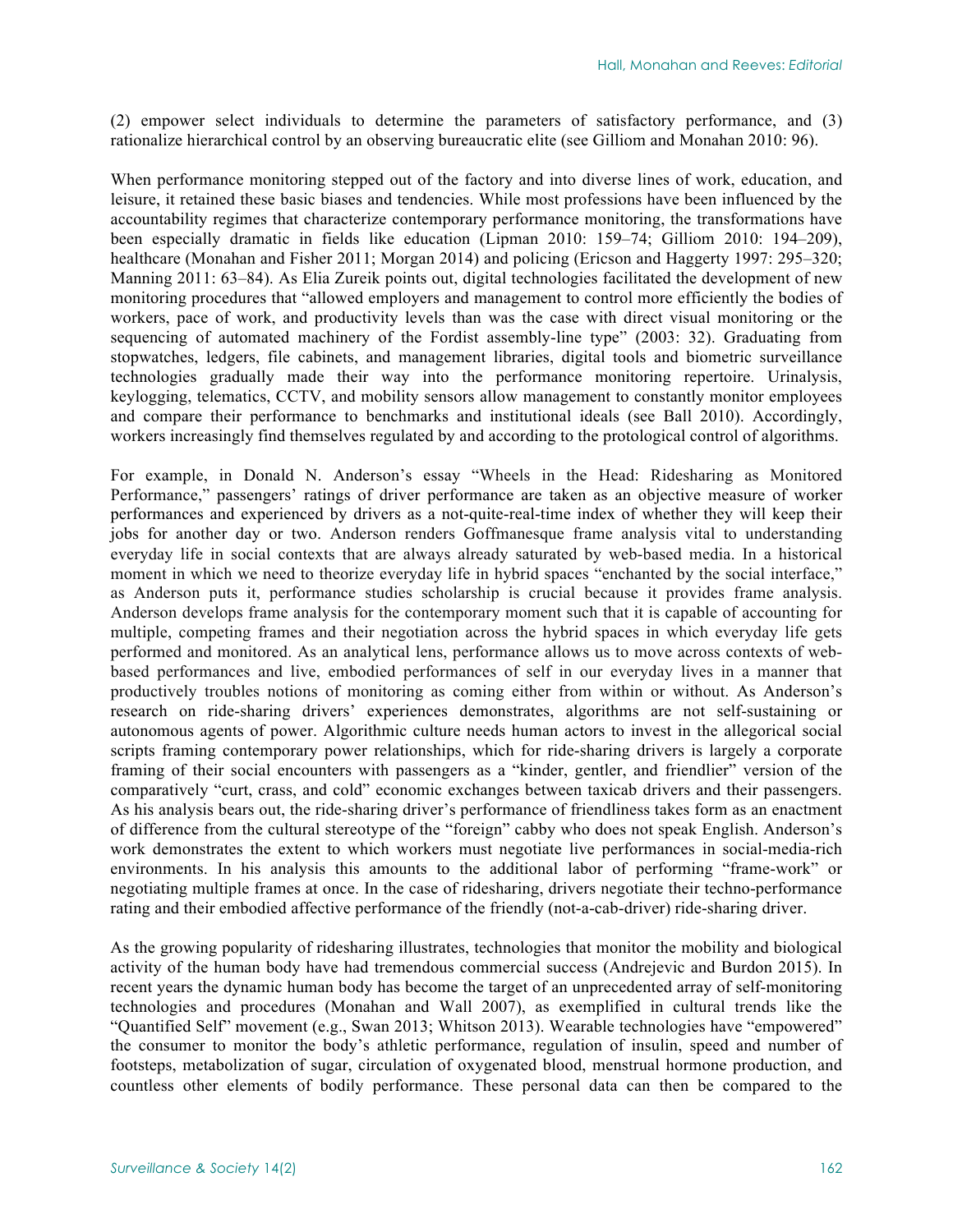information captured from other measured bodies, as well as to expert-constructed norms of wellness, public health, fitness, and body size.

Apps and technologies like FitBit, PeriodTracker, sleep cycle alarm clocks, mySugr's Diabetes Logbook, and fetus tracking apps like My Baby's Beat exemplify this turn toward personalized body performance monitoring, and new apps are being constantly developed to satisfy our cultural desires to measure and optimize the human body. As Rachel Sanders has observed, these "digital self-tracking devices," or DSTDs, "facilitate unprecedented levels of biometric surveillance, extend the regulatory mechanisms of both public health and fashion/beauty authorities, and enable increasingly rigorous body projects devoted to the attainment of [normativity]" (2016: 1). As we have seen with the rapid rise of DSTDs and related "biometric body projects," this personal performance monitoring is being coupled with consumptionoriented drives to quantify, maximize, and compete.

Cloud computing, as well, has proven to be a valuable tool in the monitored performance ensemble, as companies like Google, Amazon, and Microsoft are quickly developing computers that synthesize data from numerous sensor points to analyze the performance of a given body. Microsoft's cloud computing service, Azure, is developing a suite of "cognitive" services that integrate assorted sensors scattered throughout the homes of consumers: for example, sensors placed on bathroom scales can inform physicians of a patient's weight, while artificially intelligent machines analyze the patient's phone conversations to analyze the patient's psychological state. Added to data gathered from pacemakers, blood pressure monitors, refrigerator drawers, mirrors, and any additional sensors that the patient encounters, this information will be used to establish a patient's deviance from collective norms and then to suggest pharmaceuticals, health devices, foods, exercise equipment, and other products to help patients augment their biological potential (Simonite 2016).

The concept of *monitored performance*, therefore, is helpful in thinking through how people negotiate the co-presence of external and internal monitors (and hence multiple competing frames) of their performance of self in everyday life. More specifically, studies of monitored performances can provide more nuanced understandings of people's experiences and negotiations of the burdens of self-regulation vis-à-vis cultural norms and expectations regarding public embodiment. In "Performing Diabetes: Felt Surveillance and Discrete Self-Management," Lucherini writes about the visibility of self-managed medical care among people with diabetes. Working from Foucault's concept of panoptic surveillance, the author develops the concept of "felt surveillance" in order to provide a more nuanced understanding of how persons with diabetes negotiate and manage the cultural norms and expectations surrounding the disease. Approaching disease and its regulation as a performance rather than a medical condition allows Lucherini to move beyond the treatment of disease as a biological or medical fact to the more interesting terrain of diabetes as a dynamic process of self-care. In this study, diabetes emerges as an embodied experience of visibility ("felt surveillance") constrained by the current conventions for performing diabetes, which entails an ongoing negotiation of the relative publicity or privacy of the condition.

Across the interview data gathered by Lucherini, diabetes is a "hidden" medical condition, which becomes publicly visible in the moment of its management. This raises interesting questions regarding how public or private performances of self-managed medical care ought to be. These questions are further complicated in the case of diabetes because they occur within cultural contexts and everyday routines already laden with symbolism regarding community and sharing (in the case of taking meals together) and secrecy and shame (in the case of discretely managing the body's biological functions and potential for dysregulation in public restrooms). Performing diabetes requires the negotiation of whether one will buck the norms and conventions of suspending the grotesque body in favor of the social, hygienic body and inject insulin in plain view at the table, or whether one will leave the table to go inject insulin in a public restroom. The latter choice is symbolically laden, given that public restrooms are "spoiled" spaces. Performing self-care within these settings risks defiling the person and the medical condition by (repeated)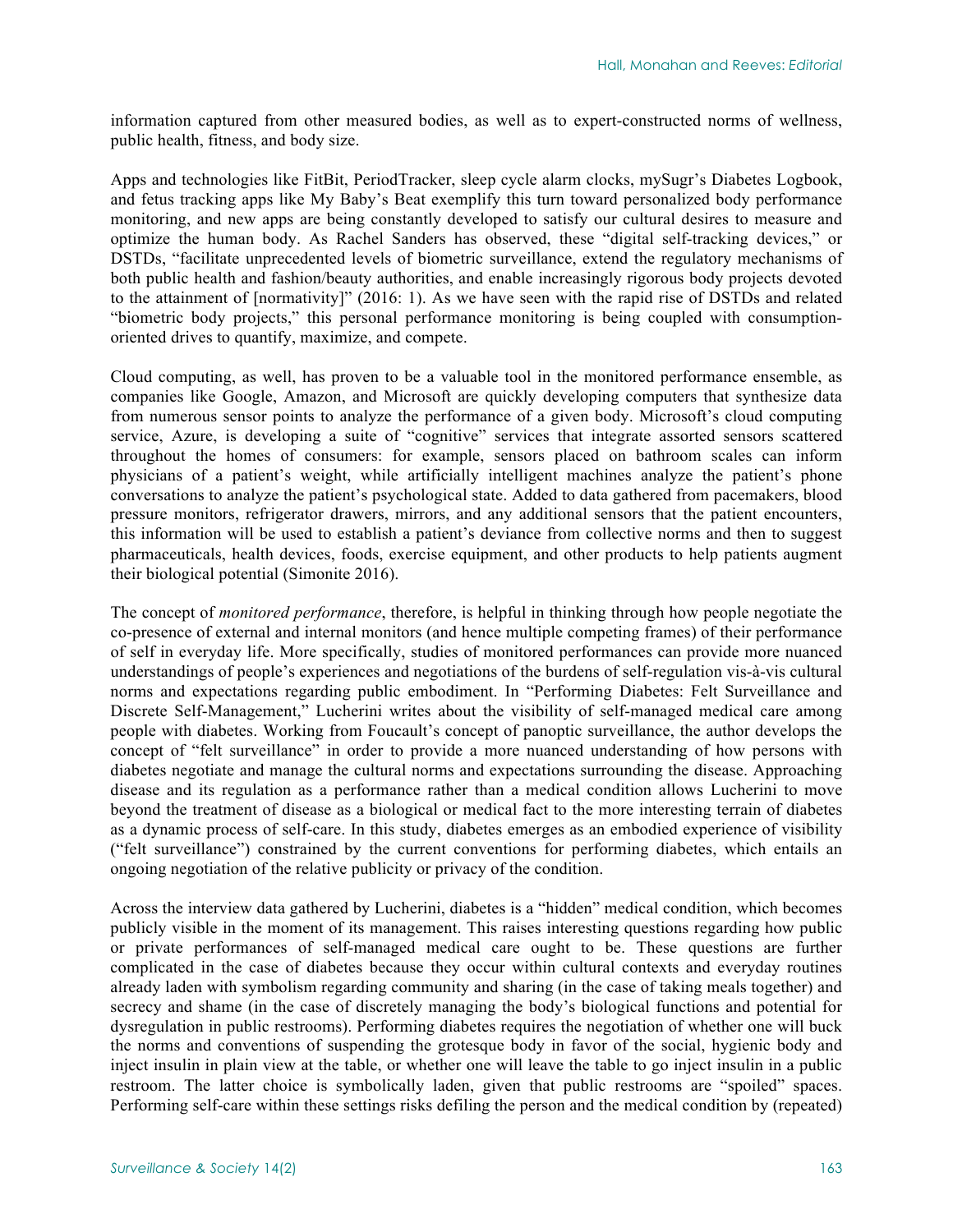association. In such scenarios, people with diabetes choose to take on the negative connotations and unpleasant sensory experience of the public restroom in order to protect persons without diabetes from the sight of injection or blood testing. Or they choose this because they prefer a brief unpleasant sensory experience to the felt stigma attached to the procedures for managing diabetes in public.

The stigma attached to managing diabetes in public is moral. Critics accuse diabetics who openly inject insulin and test their blood of "flaunting" their disease. Discretion is moralized for the benefit of those without diabetes in a manner that is strikingly similar to the popular homophobic refrain: "I don't care who you have sex with, just don't flaunt your sexuality in public." Indeed, a return to analyses of historical case studies by scholars working at the intersection of queer and performance studies might suggest models of resistance useful in contemporary contexts of the regulation of hidden disabilities or medical conditions within public spaces. Consider Andrew Parker and Eve Sedgwick's (1995) analysis of the military's historic "Don't Ask, Don't Tell" policy via a return to J.L. Austin's passage on the parasitic quality of ironic or theatrical speech. They zero in on his exclusion of this set of speech acts on the grounds that they belong not to "ordinary" language but "etiolated" language. They bother to look up the word to find out what it means. As it turns out, it refers, among other things, to a plant grown in the absence of sunlight, to a life form diseased, blanched, or otherwise lacking in vigor. For Parker and Sedgwick, *etiolate* resonates all too powerfully with what a policy like Don't Ask Don't Tell did to queers in the military. In an effort to make room for resistance to such policies, they focus on an overlooked aspect of Austin's speech act theory: uptake, or whether or not a particular utterance takes hold in a given context. Uptake shifts the focus of the analysis from the speaker and receiver/s of the utterance to its silent witnesses. Sedgwick and Parker read Don't Ask Don't Tell as akin to the performative utterance of a dare to act straight. The policy installed a regulatory sexual regime in which queers were under pressure to stay in the closet or risk losing their jobs. For a dare to work it must have uptake, meaning the implication of a gendered or homophonic threat (e.g., you are a wussy if you don't perform heterosexuality) needs the silent reinforcement of the presumed collective sexism and homophobia of the witnesses present at its utterance. In the case of the dare, for example, witnesses to the issuance of a dare might intervene on behalf of the person dared by saying: "Don't conform for my benefit."

Queering the cultural norms and expectations surrounding bodily appearances in public spaces might prove a promising avenue of resistance for persons with diabetes and others who face the stigma of selfmanaged medical conditions. It would entail demonstrably deconstructing the binary healthy/sick that undergirds the comforting analytic, and by extension ontological purity, of the categories healthy/sick. The notion that "sick" people belong in hospitals and private spaces proliferates because "healthy" people feel that they deserve to be protected from the appearance of disease, which threatens to challenge their claim on total wellness. Likewise, spectators of public performances of self-managed care might perform resistance to cultural norms and expectations that would exclude such performances from public view by refusing uptake of the performative utterance: "If you are sick, go to the hospital," which is most often communicated nonverbally via expressions of aversion and disgust.

#### **Conclusion**

The concept of monitored performances could serve as a useful guide for navigating between surveillance studies and performance studies, as well as for detecting and highlighting the many complementarities between these fields. More than that, in deploying monitored performances here we have tried to illustrate the concept's potential for galvanizing spontaneous—and, we hope, insightful—new approaches to theorizing the imbrications of surveillance and performance.

As the articles in this issue illustrate, the term *monitored performances* limns a broad range of conceptual and political areas: the tensions between the temporal status of monitoring and the isolable spontaneity of the monitored event; the fragmentary negotiation of multiple performed frames; self-determination and the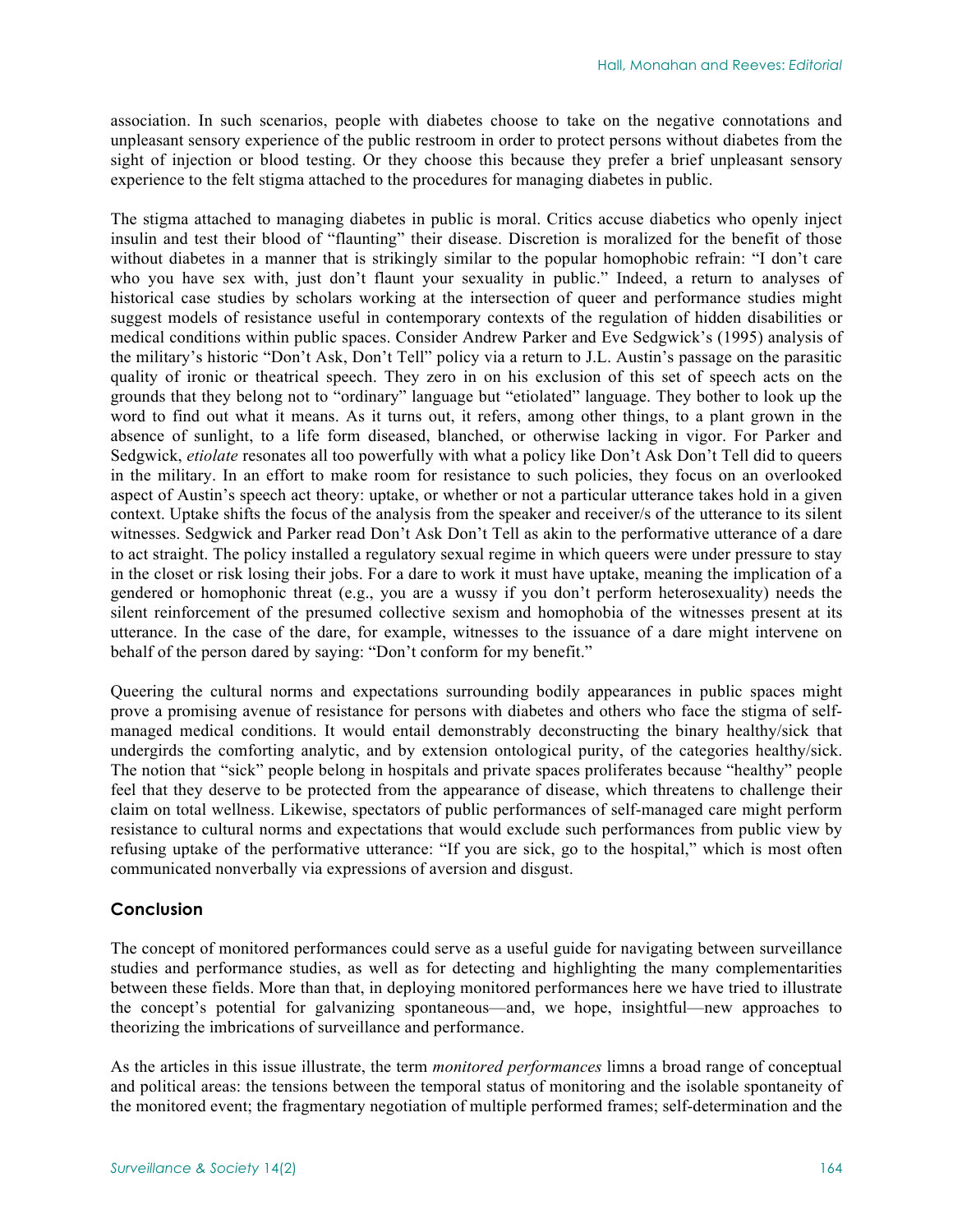regulated performance of the self; and, of course, the status and possibility of resistance given this general social framework of monitored performances. The insights gathered in this issue lead us to suggest that surveillance studies might profitably benefit by moving beyond "within" or "without" constructions of power relations to explore the manifold frictions among the multiple frames of monitored performances. There are also the important questions of how technologies perform, and how they mutate their conditions and functions through the process (Harding 2015). So, a critical part of such analyses would be to take seriously the performance capacities of surveillance systems to conjure subjectivities and epistemologies that exceed design intentions or technical protocols. And as these technologies help monitored performance migrate into the depths of the human body, we would argue that critical scholars should trouble the promotion of consumptive—and oftentimes disturbingly eugenic—solutions to variations in human performance (see Breckenridge 2014).

One of the more provocative questions raised by this issue, we believe, is: What precisely is it that "we" aim to resist within critical surveillance studies? The various schools of transparency within surveillance studies—more, less, more-is-less—take for granted a liberal vision of the right to privacy (see Hall 2015: 14). In so doing, they miss the degree to which performances of voluntary transparency (or making a show of having nothing to hide) have become a symbol of distinction within overdeveloped societies as against individuals and populations that are excluded from the biopolitical project of high-tech risk management. Instead of referring to governments or corporations that know more about their citizens or customers than the other way around, what if asymmetrical transparency referenced the discriminatory ascription of transparency and opacity to populations based on a biopolitical racial norm that is not narrowly phenotypical but references instead the current symbolic markers of one's capacity to affirm life and futurity versus those qualities that mark one out as excluded from that collective and coercive project? By parting with these concerns, we hope to leave others with a conceptual framework that can provide fresh insights into the relationships among surveillance, self-regulation, biopolitical control, and creative maybe even joyful—performances of resistance.

#### **References**

- Agamben, Giorgio. 1998. *Homo Sacer: Sovereign Power and Bare Life*. Trans. Daniel Heller-Roazen. Stanford, CA: Stanford University Press.
- Andrejevic, Mark. 2007a. *iSpy: Surveillance and Power in the Interactive Era*. Lawrence, KS: University of Kansas Press.

———. 2007b. Surveillance in the Digital Enclosure. *The Communication Review* 10 (3): 295-317.

- ———. 2013. Estranged Free Labor. In Digital Labor: *The Internet as Playground and Factory*, edited by T. Scholz, 149-164. New York: Routledge.
- Andrejevic, Mark and Mark Burdon. 2015. "Defining the Sensor Society." *Television and New Media* 16 (1): 19–36.
- Ball, Kirstie S. 2010. Workplace Surveillance: An Overview. *Labor History* 51 (1): 87–106.
- Barnard-Wills, Katherine, and David Barnard-Wills. 2012. Invisible Surveillance in Visual Art. *Surveillance & Society* 10 (3/4):204-214.
- Braverman, Harry. 1998. *Labor and Monopoly Capital: The Degradation of Work in the Twentieth Century, 25th Anniversary Edition*. New York: Monthly Review Press.
- Breckenridge, Keith. 2014. *Biometric State: The Global Politics of Identification and Surveillance in South Africa, 1850 to the Present*. Cambridge: Cambridge University Press.
- Brighenti, Andrea Mubi. 2010. Artveillance: At the Crossroads of Art and Surveillance. *Surveillance & Society* 7 (2):137-148.

Browne, Simone. 2015. *Dark matters: On the surveillance of blackness*. Durham, NC: Duke University Press.

Butler, Judith. 1990. *Gender Trouble.* New York: Routledge.

Carey, James and John J. Quirk. 2009. "The History of the Future." In *Communication as Culture: Essays on Media and Society*, 133–54. New York: Routledge.

Derrida, Jacques. 1982. *Margins of Philosophy*. Trans. Alan Bass. Chicago, IL: University of Chicago Press.

- ———. 2009. *The Beast and the Sovereign, Volume I*. Eds. Michel Lisse, Marie-Louise Mallet, and Ginette Michaud. Trans. Geoffrey Bennington. Chicago, IL: University of Chicago Press.
- Dubrofsky, Rachel E., and Emily D. Ryalls. 2014. The Hunger Games: Performing Not-performing to Authenticate Femininity and Whiteness. *Critical Studies in Media Communication* 31 (5):395-409

Ericson, Richard V. and Kevin D. Haggerty. 1997. *Policing the Risk Society*. Toronto: University of Toronto Press.

Gilliom, John. 2010. "Lying, Cheating, and Teaching to the Test." In *Schools Under Surveillance: Cultures of Control in Public Education*. Eds. Torin Monahan and Rodolfo D. Torres. New Brunswick, NJ: Rutgers University Press.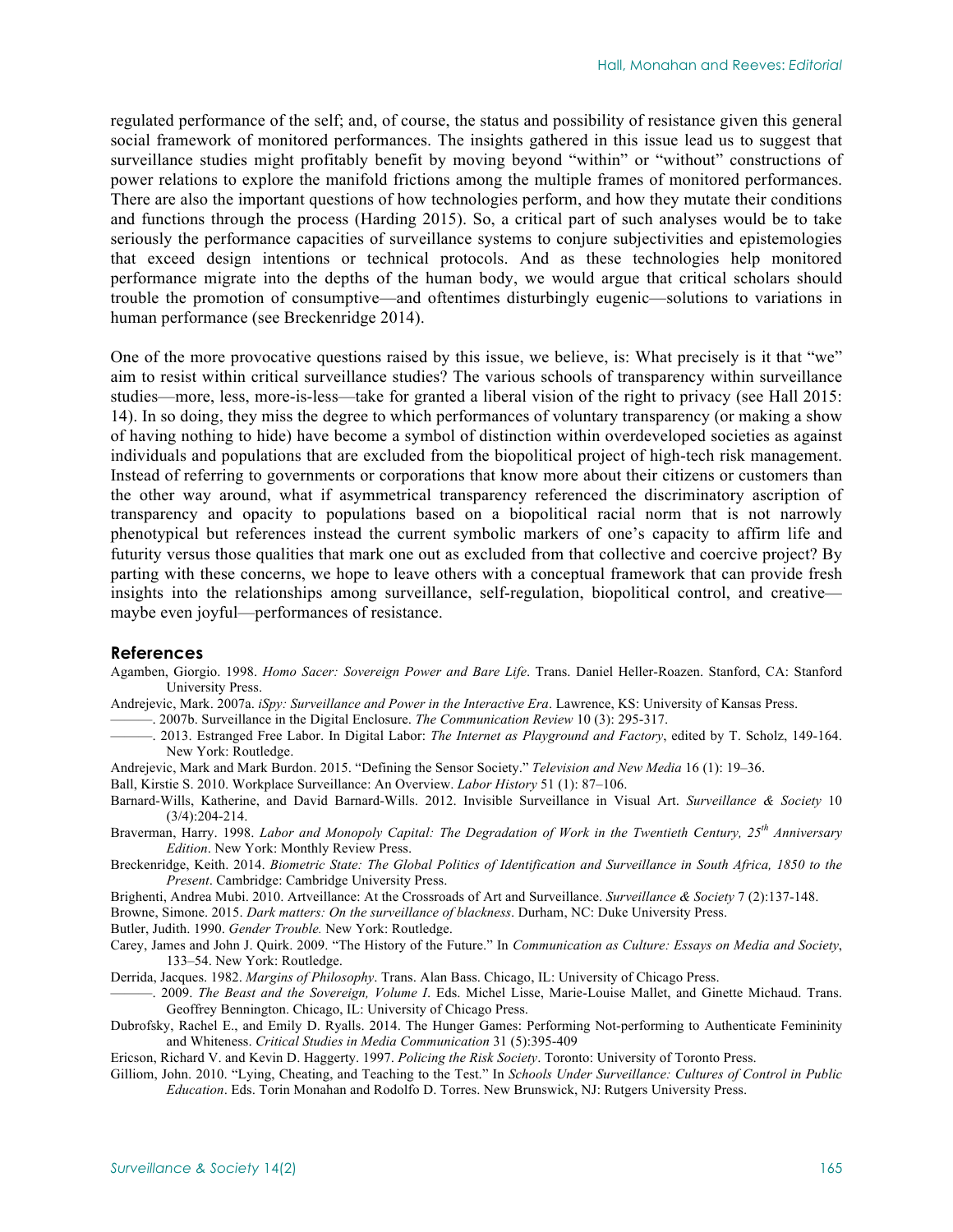Gilliom, John and Torin Monahan. 2011. *SuperVision: An Introduction to the Surveillance Society*. Chicago, IL: University of Chicago Press.

Goffman, Erving. 1969. *The presentation of self in everyday life*. London: Allen Lane.

- Hall, Rachel. 2015. *The Transparent Traveler: The Performance and Culture of Airport Security*. Durham, NC: Duke University Press.
- Harding, James M. 2015. Outperforming activism: reflections on the demise of the surveillance camera players. *International Journal of Performance Arts and Digital Media* 11 (2):131-147.
- Heidegger, Martin. 1999. *Ontology: The Hermeneutics of Facticity*. Trans. John van Buren. Bloomington, IN: Indiana University Press.
- Kittler, Friedrich A. 1997. *Gramophone, Film, Typewriter*. Trans. Geoffrey Winthrop-Young and Michael Wutz. Stanford, CA: Stanford University Press.
- Koskela, Hille. 2004. Webcams, TV Shows and Mobile Phones: Empowering Exhibitionism. *Surveillance & Society* 2 (2/3):199- 215.
- Lefait, Sébastien. 2013. *Surveillance on Screen: Monitoring Contemporary Films and Television Programs*. Lanham, MD: Scarecrow Press, Inc.
- Levin, Thomas Y., Ursula Frohne, and Peter Weibel, eds. 2002. *CTRL [Space]: Rhetorics of Surveillance from Bentham to Big Brother*. Cambridge, MA: MIT Press.
- Lipman, Pauline. 2010. "Politics by Other Means: Education Accountability and the Surveillance State." In *Schools Under Surveillance: Cultures of Control in Public Education*. Eds. Torin Monahan and Rodolfo D. Torres. New Brunswick, NJ: Rutgers University Press.
- Manning, Peter K. 2011. *The Technology of Policing: Crime Mapping, Information Technology, and the Rationality of Crime Control*. New York: New York University Press.
- McCahill, Michael. 2002. *The Surveillance Web: The Rise of Visual Surveillance in an English city*. Cullompton, UK: Willan Publishing.
- McGrath, John, and Robert Sweeny. 2010. Editorial: Surveillance, Performance and New Media Art. *Surveillance & Society* 7 (2):90-93.
- McGrath, John E. 2004. *Loving Big Brother: Performance, Privacy and Surveillance Space*. New York: Routledge.
- McKenzie, Jon. 2001. *Perform or Else: From Discipline to Performance*. New York: Routledge.
- Mirzoeff, Nicholas. 2011. *The Right to Look: A Counterhistory of Visuality*. Durham, NC: Duke University Press.
- Monahan, Torin. 2015. "The Right to Hide? Anti-Surveillance Camouflage and the Aestheticization of Resistance." *Communication and Critical/Cultural Studies* 12 (2): 159-78.
- ———. 2011. Surveillance as Cultural Practice. *The Sociological Quarterly* 52 (4):495–508
- Monahan, Torin and Jill A. Fisher. 2011. "Surveillance Impediments: Recognizing Obduracy with the Deployment of Hospital Information Systems." *Surveillance & Society* 9 (1/2): 1–16.
- Monahan, Torin, and Tyler Wall. 2007. Somatic Surveillance: Corporeal Control through Information Networks. *Surveillance & Society* 4 (3):154-173.
- Morgan, Heather. 2014. "Surveillance in Contemporary Health and Social Care: Friend or Foe?" *Surveillance & Society* 12(4): 594–6.
- Morris, Charles E. III. 2007. "My Old Kentucky Homo: Lincoln and the Politics of Queer Public Memory." In *Framing Public Memories.* Ed., Kendall Phillips. Tuscaloosa, AL: University of Alabama Press.
- Morrison, Elise. 2015. Surveillance society needs performance theory and arts practice. *International Journal of Performance Arts and Digital Media* 11 (2):125-130.
- Nellis, Mike. 2009. Since Nineteen Eighty Four: Representations of surveillance in literary fiction. In *New Directions in Surveillance and Privacy*, edited by B. J. Goold and D. Neyland, 178-204. Portland, OR: Willan Publishing.
- Norris, Clive, and Gary Armstrong. 1999. *The Maximum Surveillance Society: The Rise of CCTV.* Oxford: Berg.
- Packer, Jeremy. 2013. "Epistemology, Not Ideology OR Why We Need New Germans." *Communication and Critical/Cultural Studies* 10 (2-3): 295-300.
- Parker, Andrew and Eve Sedgwick. 1995. "Introduction: Performativity and Performance." In *Performativity and Performance*, 1- 18. New York: Routledge.
- Phillips, David J. 2005. From Privacy to Visibility. Context, Identity, and Power in Ubiquitous Computing Environments. *Social Text* 23 (2):95-108.
- ———. 2009. Ubiquitous Computing, Spatiality, and the Construction of Identity: Directions for Policy Response. In *Lessons from the Identity Trail: Anonymity, Privacy and Identity in a Networked Society*, edited by I. Kerr, V. Steeves and C. Lucock, 303-318. New York: Oxford University Press.
- ———. 2015. Work and Play at the Threshold of Legibility: Theatre as Method and Pedagogy in Surveillance Research. *Surveillance & Society* 13 (1):57-77.
- Puar, Jasbir. 2007. *Terrorist Assemblages: Homonationalism in Queer Times*. Durham, NC: Duke University Press.
- Rosen, David, and Aaron Santesso. 2013. *The Watchman in Pieces: Surveillance, Literature, and Liberal Personhood*. New Haven, CT: Yale University Press.
- Sanders, Rachel. 2016. "Self-Tracking in the Digital Era: Biopower, Patriarchy, and the New Biometric Body Projects." *Body & Society*. Forthcoming.
- Schechner, Richard. 1985. *Between Theater and Anthropology.* Philadelphia, PA: University of Pennsylvania Press.